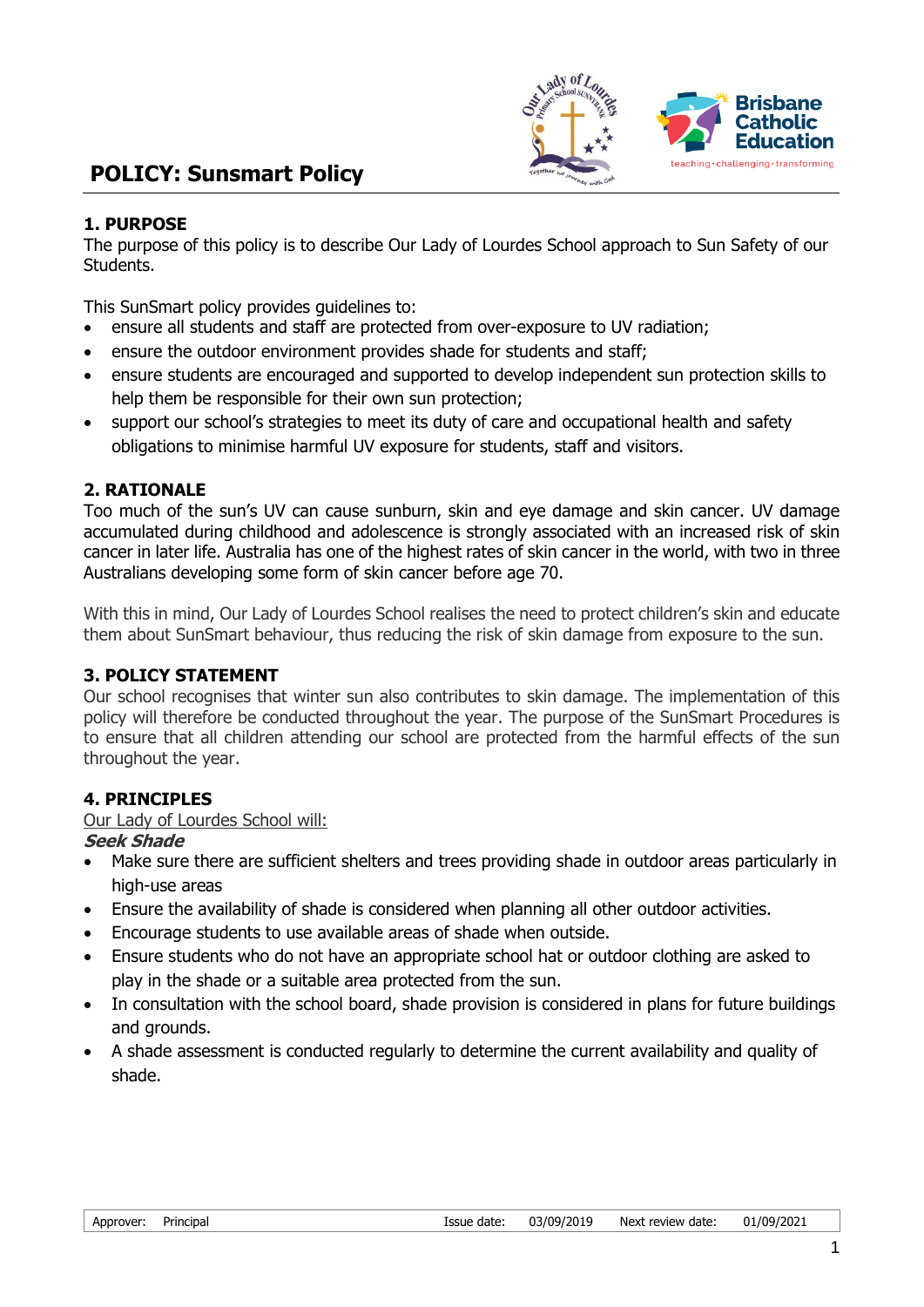

## **POLICY: Sunsmart Policy**

#### **Slip on sun protective clothing**

• Cool, loose-fitting, sun protective clothing made of densely woven fabric is included in our Student Dress Code. It includes shirts with collars and elbow-length sleeves, longer dresses and shorts and rash vests or t-shirts for outdoor swimming.

#### **Slap on a sun protective hat**

• All students and staff wear hats that protect their face, neck and ears (broad-brimmed or bucket hat), whenever they are outside. Peak caps and visors are not considered a suitable alternative.

#### **Slop on sunscreen**

- Students provide their own SPF30 (or higher) broad-spectrum, water-resistant sunscreen.
- Sunscreen is applied in accordance with the manufacturer's directions (applied at least 20 minutes before going outdoors and reapplied every two hours, or more frequently if sweating or swimming).
- Strategies are in place to remind students to apply sunscreen before going outdoors (e.g. reminder notices, sunscreen monitors, sunscreen buddies).

#### **Learning**

- Programs on sun protection are included in the curriculum for all year levels.
- Students are encouraged to be involved in initiatives to promote and model sun protection measures to the whole school community.
- SunSmart behaviour is regularly reinforced and promoted to the whole school community through newsletters, school website/intranet, staff and parent meetings, school assemblies, student and teacher activities and at student enrolment/new staff orientation.

## **OHS**

• As part of OHS UV risk controls and role-modelling, staff, families and visitors: wear a sun protective hat, covering clothing and apply sunscreen; and seek shade whenever possible.

#### **5. REFERENCES**

- [Occupational Health and Safety Act 2004](http://www.legislation.vic.gov.au/Domino/Web_Notes/LDMS/PubStatbook.nsf/edfb620cf7503d1aca256da4001b08af/750E0D9E0B2B387FCA256F71001FA7BE/$FILE/04-107A.pdf)
- [Education and Training Reform Act 2006:](http://www.education.vic.gov.au/about/department/legislation/Pages/act2006.aspx) Sch.5 Reg. 1 (1.2)
- DET School Policy & Advisory Guide (SPAG) [Sun & UV protection](https://www.education.vic.gov.au/school/principals/spag/health/pages/sun.aspx) (2019)
- Victorian School Building Authority [Building Quality Standards Handbook](https://www.education.vic.gov.au/Documents/school/principals/infrastructure/BuildingQualStandHdbk%202018.pdf) (BQSH): Section 5.1.4 Shade Areas (2018)
- DET [Outdoor activities](https://www.education.vic.gov.au/hrweb/safetyhw/Pages/outdooractivities.aspx) (2018)
- Catholic Education Commission of Victoria (CECV) [Your Child's Health Wellbeing and Safety](http://www.cecv.catholic.edu.au/Parent-Handbook-Primary/Your-Child-s-Health,-Wellbeing-and-Safety) (Primary)
- Independent Schools Victoria (ISV) [Managing a school](https://www.is.vic.edu.au/managing-a-school/about-students/health-and-safety/)  Health & Safety Compliance [Framework: OHS >Sun Protection](https://www.is.vic.edu.au/managing-a-school/compliance-framework/ohs/sun-protection/)
- [Victorian Early Years Learning and Development Framework](http://www.education.vic.gov.au/childhood/providers/edcare/pages/veyladf.aspx?Redirect=1) (VEYLDF) (May 2016)
- Victorian Institute of Teaching (VIT) [The Victorian Teaching Profession Code of Conduct](http://www.vit.vic.edu.au/__data/assets/pdf_file/0018/35604/Code-of-Conduct-2016.pdf) Principle 3.2
- [Australian Professional Standards for Teachers](http://www.aitsl.edu.au/australian-professional-standards-for-teachers/standards/list?fa=4.4!Graduate) (APST) Standard 4.4 and 7.2